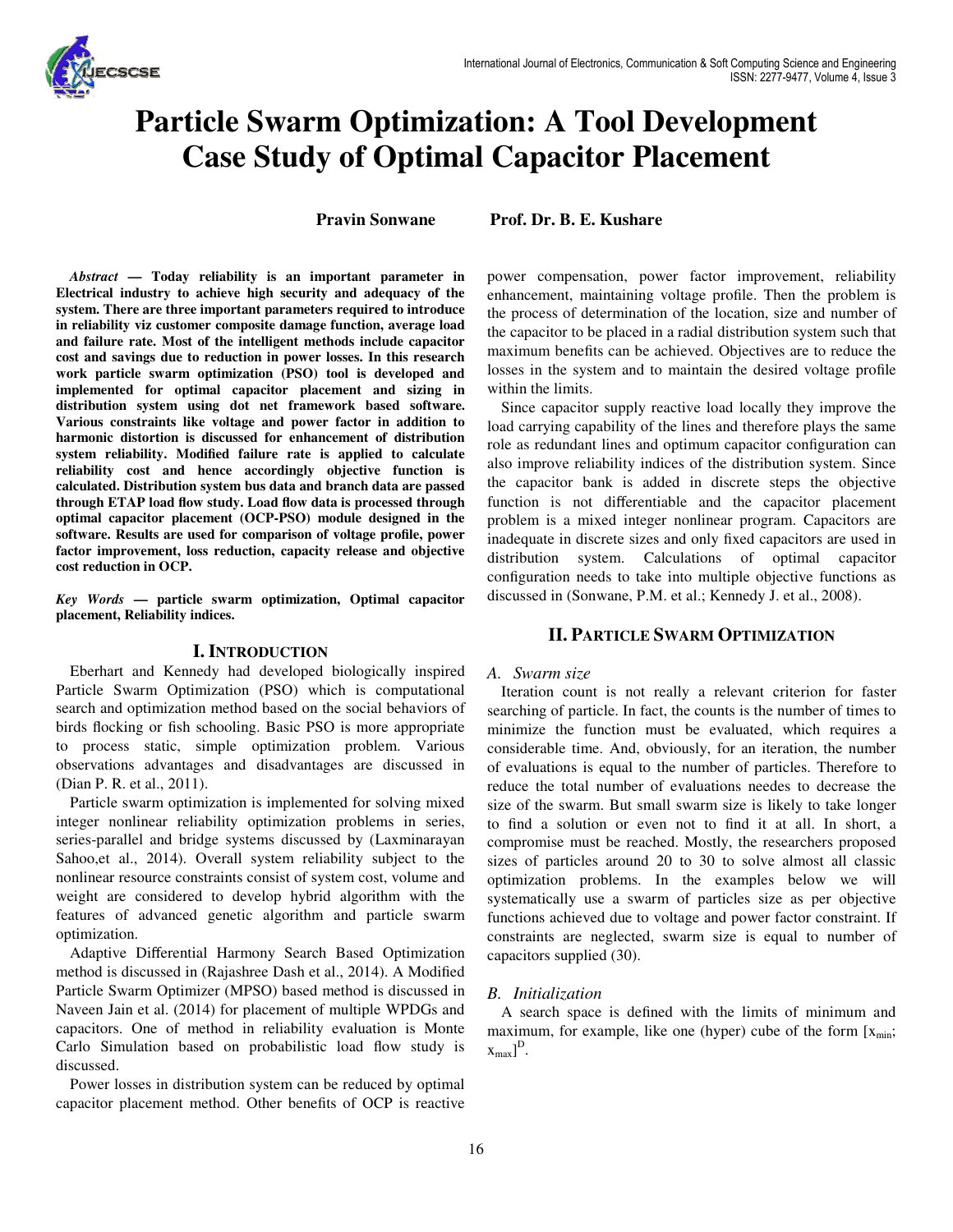



Fig. 1. Particles in PSO Tool

| PSO Optimal Capacitor Configuration IEEE 30-Bus System                                                                                                                                          |                                                                                                                                                                                                                       | $\mathbf{x}$                                                                        |
|-------------------------------------------------------------------------------------------------------------------------------------------------------------------------------------------------|-----------------------------------------------------------------------------------------------------------------------------------------------------------------------------------------------------------------------|-------------------------------------------------------------------------------------|
| No Constraint Data   Voltage Constraint Data   PF Constraint Data   All Constraint Data                                                                                                         |                                                                                                                                                                                                                       |                                                                                     |
| Popu. Size 40<br>Dimension<br>$Glo/Loc$ 0<br>Min Error 0.00001<br>Inertia Wei. 0.9<br>Max. No. Iter 200<br>100<br>Max. Vel.<br>Max. Pos.<br>$ 10\rangle$<br>Simulation Output File psoutfil.txt | Show<br>OCP OBJ Function:<br>VOLTAGE CONSTRAINTS V<br>$f(x) = A^x(2) + B^x(x) + C$                                                                                                                                    | <b>OUTPUT VIEW</b><br>Ι×<br>pso_pms                                                 |
| Process For Calculate Objective Function<br>$\bullet$<br>$\bullet$                                                                                                                              | 0.025<br>$A =$<br>3.25<br>$B =$<br>$C =$<br>3.24<br>PSO Function Type:<br><b>SPHERE</b><br><b>10SENBROK</b><br><b>RASTRIGIN</b><br><b>GRIEWANK</b><br><b>SCHAFFER F6</b><br>Select Function Type:<br><b>ROSENBROK</b> | Iter: 200 Err: 0.0002206083126323 Posi: 267<br>OK<br>YOU HAVE SELECTED::ROSENBROK:: |
| $\bullet$<br>Exit<br>Run PSO<br>Stop<br>Pause<br>Set parameter                                                                                                                                  | Number of Iteration<br>199<br>n.<br>Best Particle:<br>31<br>Best Fitness:<br>0.0002206083126323<br>About<br>CLR O/P                                                                                                   | Inertia Weight update: 0.4025                                                       |

Fig. 2. PSO Tool developed

Initialization simply consists of randomly placing the particles according to a uniform distribution in search space. In this stage, stochastic iterative optimization can be found. Particles have velocities which is a vector or, more precisely, an operator, applied to a particle to evaluate a position. Velocity and position of particles need to update to achieve best solution (objective function).

$$
[(x_{\min} - x_{\max})/2, (x_{\max} - x_{\min})/2]
$$

### *C. Equations of motion*

The velocity and position update as given by equation (1) is in the dimension of the search space D. Therefore, the current position of a particle in this space at the moment t is given by a vector x(t), with D components. In OCP PSO tool development we believed in 2D search space for fastening the evaluation process. Some researchers can use search space dimension from 2 to 10. The  $d<sup>th</sup>$  component of one of these vectors is indicated by the index d, for example  $x_d$ .

 With these notations, the equations of velocity and position of a given particles are formulated by,

$$
V_d \leftarrow C_1 V_d + C_2 (p_d - x_d) + C_3 (g_d - x_d)
$$
  

$$
x_d \leftarrow x_d + v_d
$$
 (1)

 $C_1$ ,  $C_2$  and  $C_3$  are the confidence coefficients or learning factors depending on random variables  $r_1$  and  $r_2$  (0 to 1) is selected to each step improvement in evaluation up to the last iteration. Fig. 1 indicates the particle position in initial state, after 100 iteration state and after final i.e., 200 iteration state. It is observed from above figure that the particle moves towards objectives.

## **III. TOOL REQUIREMENTS**

## *A. Population Size*

Population size depends on particle size. It is advised to select particle size should be within 30 and 100.

#### *B. Dimension*

In this research work two dimensional PSO architecture is selected as PSO parameter.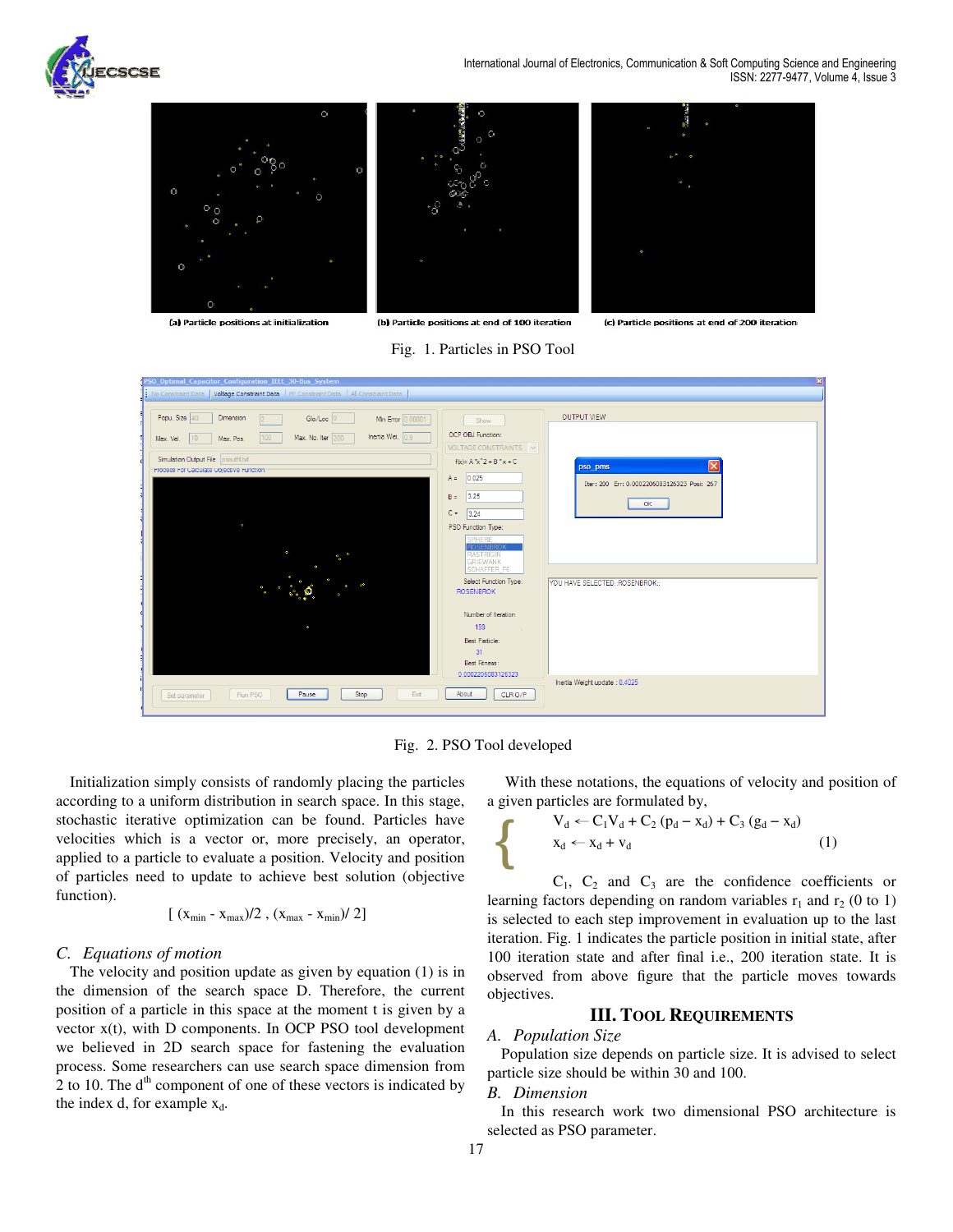

## *C. Maximum Positions*

In most of the cases maximum position is selected on type of problem required to evaluate using PSO. In this research work we have selected IEEE 30 bus system for optimal capacitor placement. Number of capacitors are restricted to a value 30 and hence particle size is selected as 30. Objective function is simulated and PSOFEED expression is developed using regration analysis. These equations are evaluated as particle positions equal to 100 as maximum position, which can be traced by providing modified velocities and positions as discussed in Eqn. (1).

## *D. Inertia Weight*

 Inertia weight is updated as per the following formula and it will retain within the limit of 0.4 to 0.9 Inertia  $W = ((w_{old} - 0.4) * (I_{max} - I) / I_{max}) + 0.4$  (2)

## *E. Minimum Error*

Minimum error selected is 0.00001 for suitability of simulation required within the constraint of iteration number selected as 200 to 10000. User may increase or decrease the upper and lower limit of iteration number but this will cause increase in simulation time for upper limit and accuracy of result in lower limit.

## *F. Function Type*

Select Case optimizeFUNC

```
 Case 0 
    Call SPHERE(indpopIndex) 
  Case 1 
    Call ROSENBROK(indpopIndex) 
  Case 2 
    Call RASTRIGIN(indpopIndex) 
  Case 3 
    Call GRIEWANK(indpopIndex) 
  Case 4 
    Call SCHAFFER_F6(indpopIndex) 
  Case 5
       Call Rosenbrock(indpopIndex)
End Select
```
# *G. Fitness Function*

Fitness function is error function required to evaluate in PSO. This depends on function type selection. If Rosenbrok function is selected then following code will execute.

 $FuncERRval(indpopIndex) = 0.0#$ For Dimensionindex As Integer = 1 To indexDimension - 1 FuncERRvalDim = 100.0# \* (eachPOSIparticle(indpopIndex, Dimensionindex + 1) - (eachPOSIparticle(indpopIndex, Dimensionindex))  $\wedge$  2)  $\wedge$  2 + (eachPOSIparticle(indpopIndex, Dimensionindex) - 1)  $\wedge$  2  $FuncERRval(indpopIndex) = FuncERRval(indpopIndex) +$ FuncERRvalDim

Next Dimensionindex



Fig. 3. Algorithm for Bus/Branch data in to OCP-PSO

# *Constraints in OCP-PSO*

Optimal capacitor placement simulation is started with pressing a tab (button) 'OCP Simulation With' where four options are provided for constraint selection as given below.

- i. Voltage constraint
- ii. PF constraint
- iii. All constraint (Voltage and PF)
- iv. Harmonic constraint

Out of these four, one constraint can be selected from first three constraints as Harmonic constraint is applicable after the simulation to check total harmonic distortion in voltage.

# **V. PSO TESTING AND VALIDATING**

PSO tool is developed in dot net framework with database management technique. Sequel query is written for most of the algorithms. Initially software is developed for optimal capacitor placement and sizing. Tool is improved for usual functions like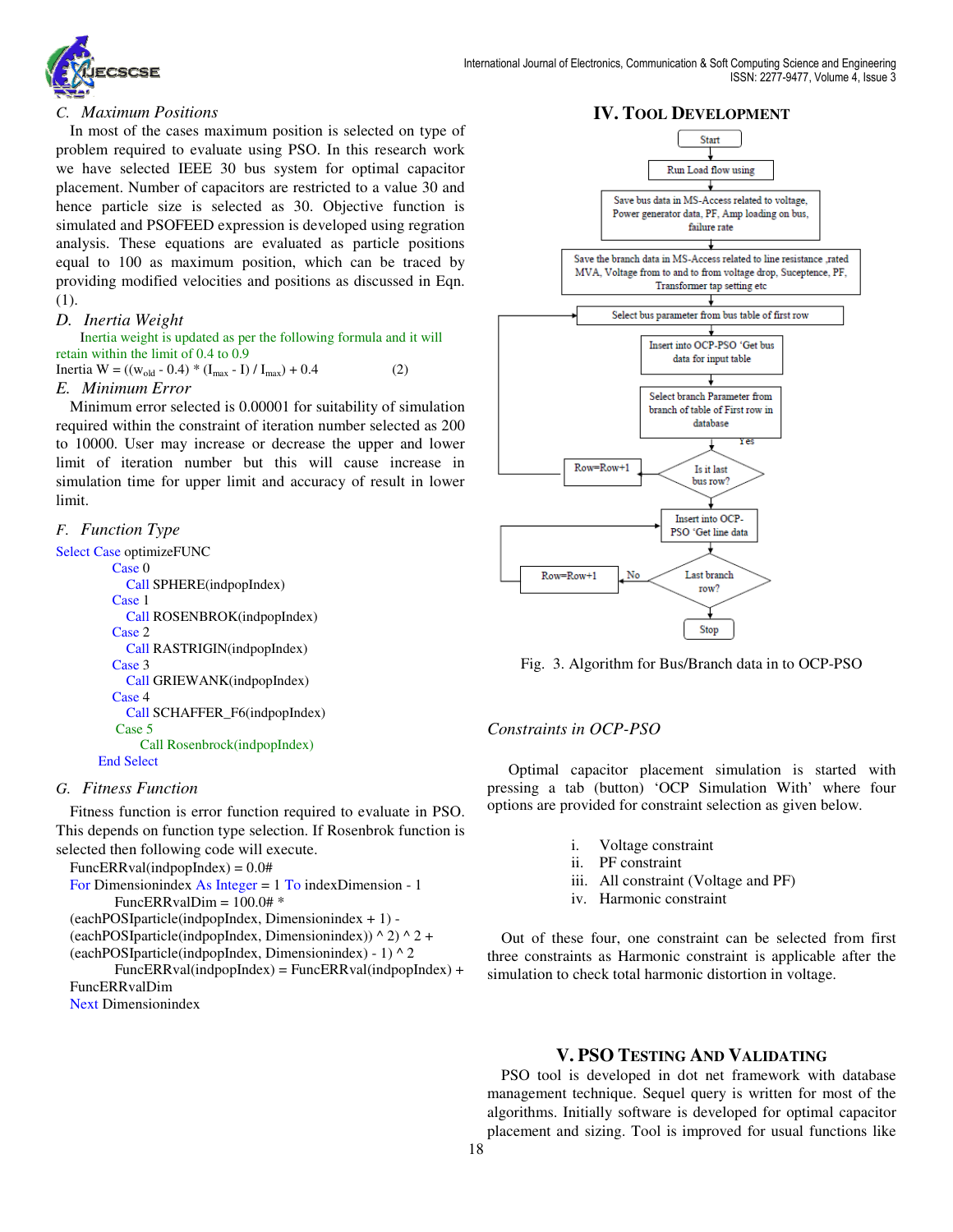

Rosenbrok, sphere and other function used. The developed PSO program is used for these functions to validate the software. It is observed that the PSO tool works properly for these functions also. After validation objective function developed for this work is simulated using software and results are compared with the other tools like genetic algorithm and DIgSAILENT software and observed that results obtained using PSO is much superior than other tools.

| <b>Bus</b> | N <sub>0</sub><br>Cap | <b>ECOST</b><br>old | <b>ECOST</b><br>mod | Obj Fun<br>old | Obj Fun<br>mod |
|------------|-----------------------|---------------------|---------------------|----------------|----------------|
| 10         | 3                     | 3420640             | 1081711             | 3420724        | 1081760        |
| 14         | $\boldsymbol{0}$      | 557963              | 557963              | 557964         | 557964         |
| 15         | $\theta$              | 1380328             | 995869.4            | 1380349        | 995885         |
| 16         | 4                     | 535484.1            | 387776.8            | 535487.9       | 489571.7       |
| 17         | $\overline{4}$        | 744030.1            | 534375              | 744031.8       | 585261.7       |
| 18         | $\boldsymbol{0}$      | 419591.9            | 419591.9            | 419593.4       | 419593.4       |
| 19         | $\theta$              | 701160.4            | 701160.4            | 701161         | 701161         |
| 20         | $\theta$              | 643551.6            | 643551.6            | 643556.7       | 643556.7       |
| 21         | $\overline{4}$        | 1443767             | 1073926             | 1443767        | 1124729        |
| 22         | 6                     | 582583.5            | 240557.8            | 582590.6       | 316523.4       |
| 23         | 5                     | 388984.4            | 237489.1            | 388985.5       | 251089.1       |
| 24         | 6                     | 763062              | 404079.1            | 763062         | 479679.1       |
| 27         | 7                     | 1246194             | 772084.2            | 1246241        | 1001664        |
| 29         | $\overline{4}$        | 426997.7            | 359544.1            | 427003.5       | 436693.1       |
| 30         | 8                     | 748333.6            | 748333.6            | 748333.6       | 748333.6       |

| <b>VI. SIMULATION RESULTS AND DISCUSSIONS</b> |
|-----------------------------------------------|
| TABLE 1. RESULT ANALYSIS                      |







Fig. 5. Comparision of failure rate Lambda



Fig. 6. Comparision of reliability cost



Fig. 7. Comparision of voltage

Fig. 4 introduces objective cost function for a sample bus number 10. Upto iteration 27 cost function is decreasing and then remains steady. So in PSO 70 or 100 or 200 iteration is sufficient. Fig. 5 is the graphical representation of failure rate. It is observed that failure rate is decreased in each bus.

Reliability cost is compaired as shown in Fig. 6. Voltage profile is graphically represented in Fig. 7 and opbserved that voltage is modified and increased but remain within limit.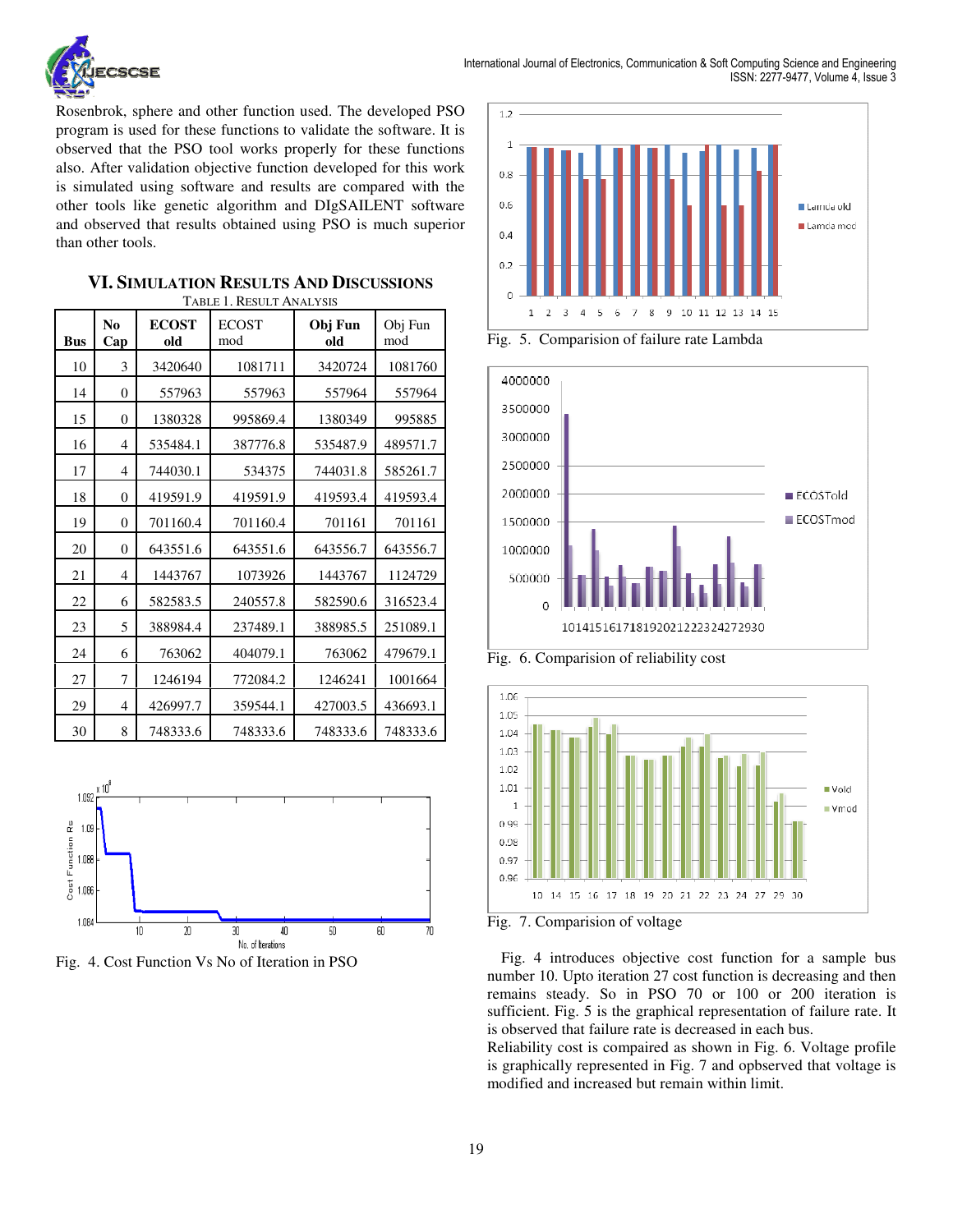

Fig. 8. Comparision of power factor



Fig. 9. Comparision of reactive power loss



Fig. 10. Objective function comparison

In Fig. 8, power factor is compared and observed that it is also within the limit. Reactive power is the major issue in optimal capacitor placement. Reactive power loss is decreased using PSO as shown in Fig. 9.

Objective function used here, consist of cost of reliability, cost of capacitor and power loss cost. OCP PSO tool developed is used to simulated objective function cost. It is observed that cost is decreased in capacitor placement as shown in Fig. 10. This is cause to reduce the burden on transmission line by releasing capacity, benefits due to unity or towards unity power factor and loss saving. Cost of capacitor is recovered mostly in one planning year and then profit increases.

#### **CONCLUSION**

Optimal capacitor placement and sizing is implemented by

using developed OCP-PSO tool in the Research Laboratory of Electrical Engineering department of K. K. Wagh Institute of Engineering Education and Research. This tool gives the result by implementing PSO for number of capacitors at bus number in IEEE 30 bus system. Simulation process is carried out for more than 10 cases with voltage constraint, power factor constraint and harmonic constraint. In the simulation process it is observed that the profit is available in the short time period with maximum benefits in saving power losses, saving in capacitor cost and saving due to reliability cost. The results are compared with ETAP simulation process which is available in the research laboratory in which genetic algorithm based simulation of capacitor placement is carried out. So the comparison of results between OCP-PSO and ETAP is the comparison of GA and PSO.

Investments in capacitor are recovered in almost within two years of time period. As life of capacitor by many manufacturer are around 25 years, so saving due to cost of losses and cost of reliability becomes profitable after two year and it become beneficial to utility as well as customer.

#### **ACKNOWLEDGMENT**

Author thanks BCUD, Savitribai Phule Pune University for funding Research Project. Author also thank to Dr. K. N. Nandurkar, Principal, K K Wagh institute of Engineering Education and research, Nashik for providing computing facility and allow to work in research laboratory.

#### **REFERENCES**

- [1] El-Fergany, A.A. ; Abdelaziz, A.Y., "Efficient Heuristic-Based Approach For Multi-Objective Capacitor Allocation In Radial Distribution Networks", Generation Transmission Distribution IET Journals Magazines, Volume: 8 , Issue: 1, 2014 , PP 70 - 80.
- [2] Kennedy J. "Social Interaction Is A Powerful Optimiser: The Particle Swarm Bio-Inspired Computing: Theories And Applications", BICTA 2008. 3rd International Conference, PP 9-10.
- [3] Kennedy, J. "Some Issues And Practices For Particle Swarms" Swarm Intelligence Symposium, 2007. SIS 2007. IEEE Publication Year: 2007, Page(S): 162 - 169 IEEE Conference Publications
- [4] Y. Y. Hsu, M. C. Hsueh, C. T. Lin, "Application of microcomputer based data based management system to Distribution System Reliability Evaluation", IEEE Transaction on power delivery, Vol 5, No-1, Jan 1990.
- [5] B. A. D'Souza, H. D. N. Alves, H. A. Ferreira, Micro genetic Algorithms and Fuzzy Logic Applied to the Optimal Placement of Capacitor Banks in Distribution Networks, IEEE Transactions on Power Systems, Vol. 19, No. 2, May 2004 PP-942-947.
- [6] Naing Win Oo, Member, IEEE, A Comparison Study on Particle Swarm and Evolutionary Particle Swarm Optimization Using Capacitor Placement Problem, 2<sup>nd</sup> IEEE International Conference on Power and Energy (PECon 08), Dec 1-3, 2008, PP-1208-1211.
- [7] Afaghzadeh, H. ; Valipoor, K. ; Ebtehaj, M. ; Ghadimi, H. "Optimal capacitor placement with consideration of voltage source harmonic distortion effect on radial distribution networks using binary particle swarm optimization (BPSO)", Electrical Power Distribution Networks (EPDC), 2011 16th Conference on Publication Year: 2011 , Page(s): 1 – 6
- [8] James Kennedy and Russell Eberhart, Particle Swarm Optimization, 1995 IEEE
- [9] Xiaohui Hu, Yuhui Shi, Russ Eberhart, Recent Advances in Particle Swarm, 2004 IEEE, PP:90-97.